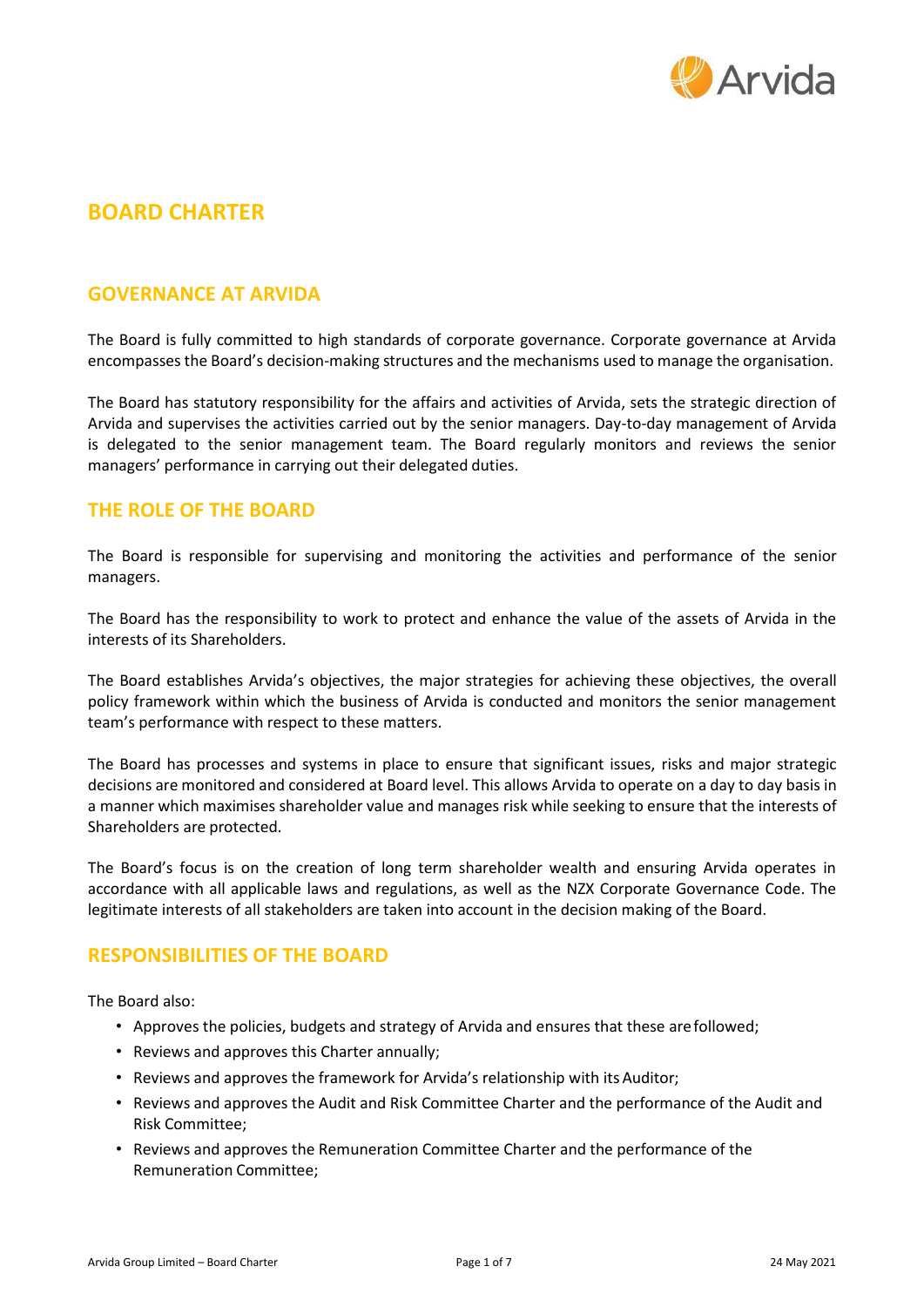

- Monitors and ensures compliance to Arvida's health and safety policy with responsibility for role modelling a safety culture and safe work behaviours;
- Ensures that Arvida provides continuous disclosure of the requisite information to NZX and the investment community, and security holders have available all information they reasonably require to make informed assessments of Arvida's prospects;
- Facilitates fulfilment of Arvida's statutory functions;
- Meets all relevant responsibilities imposed at law, by the rules of NZX, the constitution of Arvida or otherwise;
- Monitors actual results against the annual business plan, budget and strategicobjectives;
- Takes responsibility for the appointment, performance and removal of the Chairperson;
- Recommends the remuneration of Directors;
- Approves and sends half yearly accounts, full year accounts and annual report and related reports to the NZX and other regulatory authorities; and
- Maintains corporate and Board values to ensure that Arvida acts with the highest ethical standards and integrity, in accordance with all legal and regulatory requirements and otherwise in accordance with those management and governance best practices.

A copy of Arvida's constitution can be found on Arvida's website.

## **COMPOSITION OF THE BOARD**

The minimum number of Directors is three. At least two directors must be ordinarily resident in New Zealand. The board has agreed that a majority of the Directors should be Independent Directors.

Board membership should comprise a range of skills, experience and diversity in order that it has a proper understanding of and competence to deal with the current and emerging issues of the business, can effectively review and challenge the performance of senior managers and can exercise independent judgement. The Board maintains a skills matrix which records the current mix of experience and expertise of the Board and the future strategy/business needs that need to be sought over future appointments.

#### **INDEPENDENCE**

The Board seeks to identify candidates with appropriate skills, knowledge and experience to contribute to effective direction of Arvida who can exercise an independent and informed judgement on matters which come to the Board and who are free of any business or other relationship that may interfere with the exercise of that individual judgement.

The Directors are required to keep the Board advised of any interests they have that could affect their "independence", including any interests that could potentially conflict with the interests of Arvida.

The Board determines the independence of each Director in terms of any matter arising at any time and on a formal basis at the time of appointment and annually thereafter, and announces its determination to the market as required by the NZX Listing Rules. The Board will review any determination it makes as to a Director's independence on becoming aware of any information that indicates that the Director may have a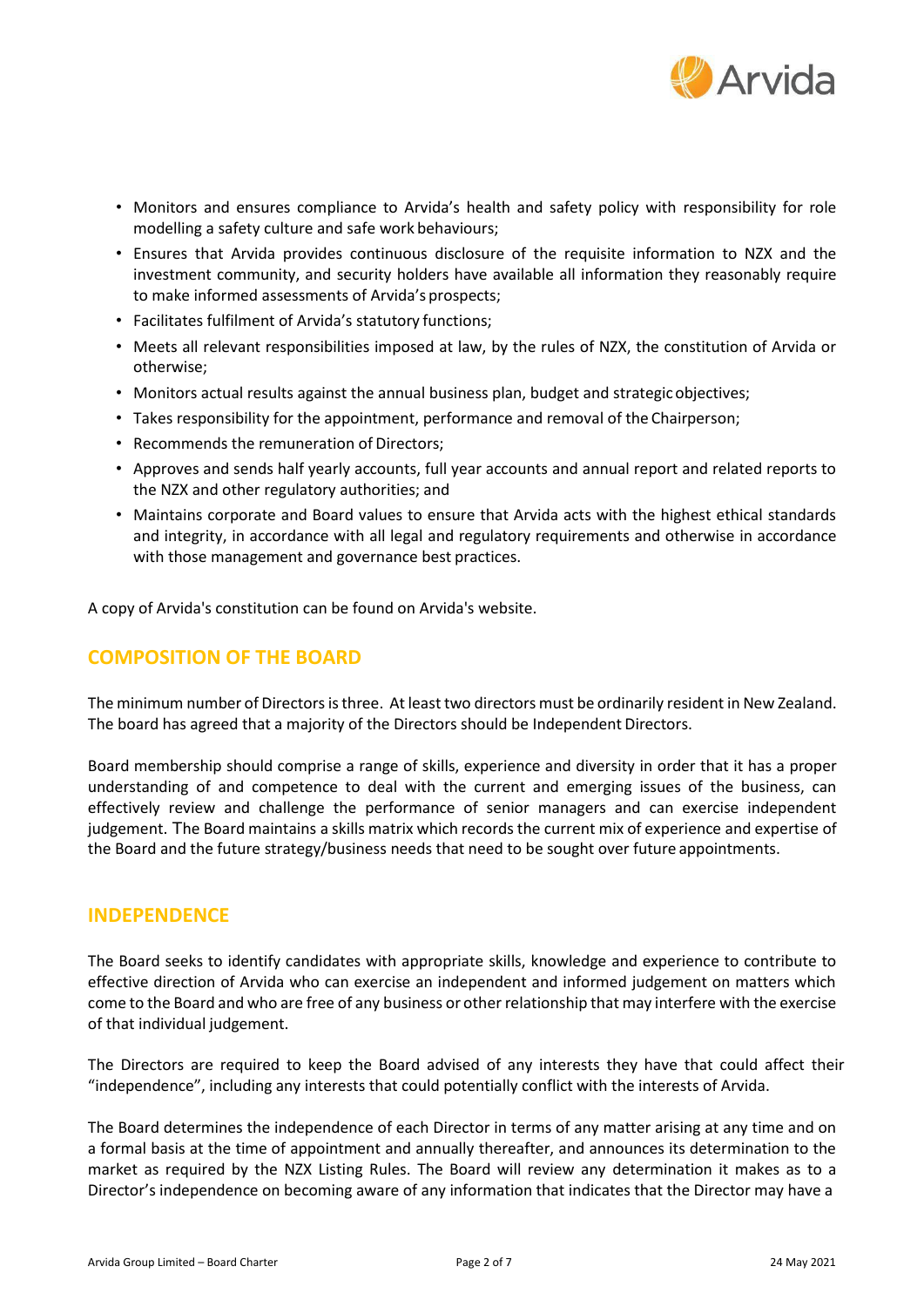

material relationship that could potentially conflict with the interests of Arvida. See "Conflicts of Interest" in Arvida's Code of Ethics for further information.

In determining independence, the Board has adopted the definition of Independent Directors set out in the NZX Listing Rules.

The NZX Listing Rules defines an Independent Director as being a director who is not an executive of Arvida and does not have a "disqualifying relationship", defined by the NZX Listing Rules as being any direct or indirect interest or relationship that could reasonably influence, in a material way, the director's decisions in relation to the issuer.

## **DIRECTOR APPOINTMENT AND ROTATION**

From time to time the Board will review the composition of the Board and the whole Board will have the opportunity to consider candidatesfor appointment to the Board and put a recommendation to shareholders on candidate appointment.

Subject to the constitution and the NZX Listing Rules, the Board may determine the number of Directors from time to time. When determining the optimal number of Directors, the Board has regard to the importance of maintaining the right mix of skills, professional experience and Director tenure on the Board, the expected future workload of Directors, Board succession planning and cost.

To be eligible for selection, candidates must demonstrate appropriate qualities and experience, and the Board will undertake appropriate checks as to the candidate's character and experience. Directors will be selected based on a range of factors, including:

- The perceived needs of the Board at the time, including the composition of the Board as it relates to its diversity objectives; and
- The nature of existing positions, directorships or other relationships and the impact that each may have on the individual's ability to exercise judgement without conflicts ofinterest.

Under the NZX Listing Rules, a director must not hold office (without re-election) past the third annual meeting following the director's appointment, or three years, whichever is longer. However, a director appointed by the Board must not hold office (without re-election by shareholders) past the next annual meeting following the director's appointment.

Arvida will enter into written agreements with each newly appointed Director from the date of this policy establishing the terms of their appointment. This written agreement will document the terms of the Director's appointment including Arvida's expectations of the Director, time commitments, entitled remuneration and indemnity and insurance arrangements.

#### **CHAIRPERSON'S APPOINTMENT AND ROLE**

The Chairperson is elected by the Board. The Chairperson of the Board must be an Independent Director and must not be the same person as the CEO or the chairperson of the Audit Committee.

The Chairperson's responsibilities are to: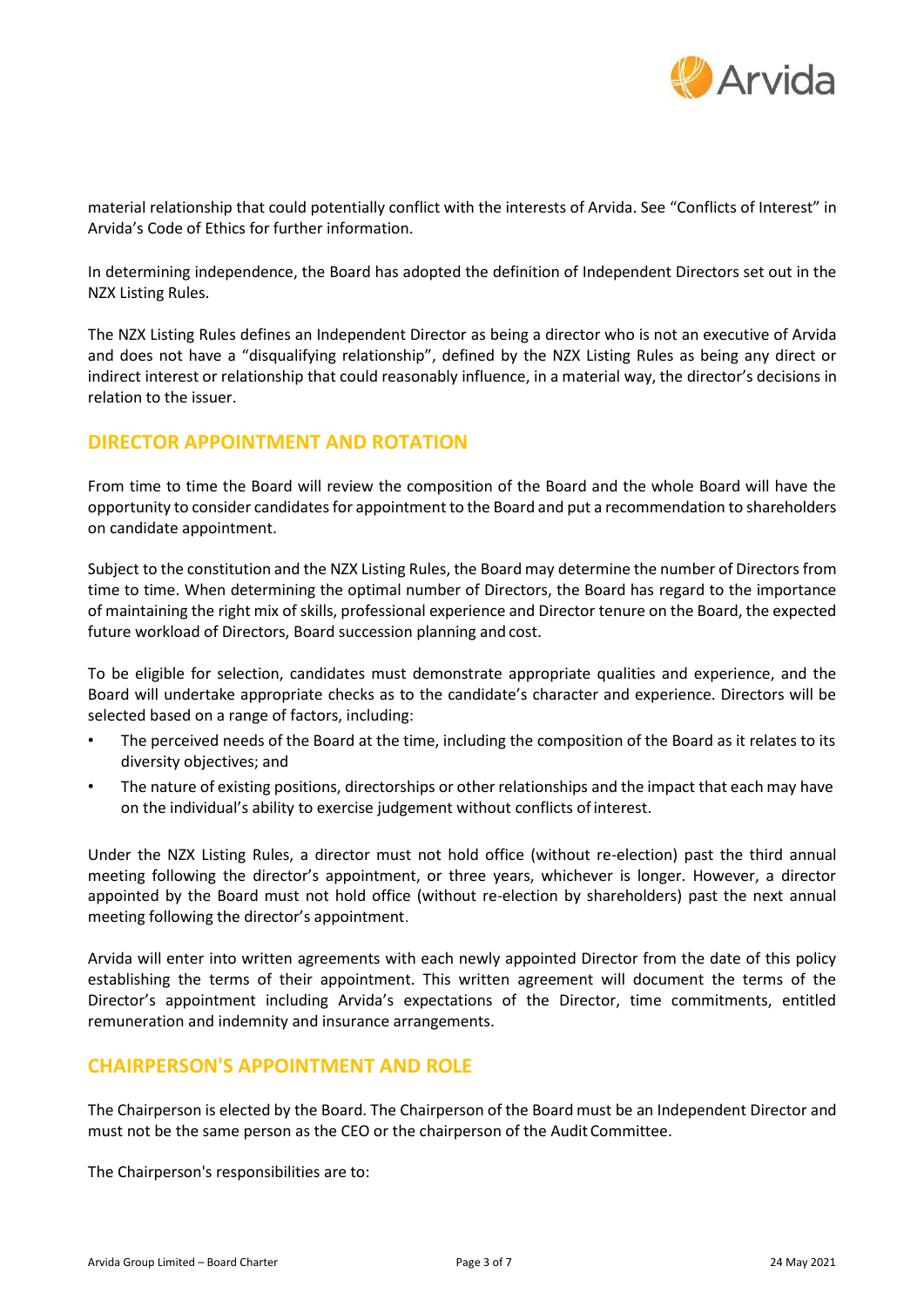

- Provide effective leadership to the Board and to Arvida, and be the primary interface with theCEO;
- Promote the integrity and effectiveness of the governance process of the Board, and the efficient and ethical conduct of Board meetings;
- Provide Directors with the opportunity to discuss contrasting views, explore ideas and generate the collective views and contribution of knowledge necessary for the effective operation of the Board and Arvida;
- Maintain regular dialogue with the CEO on operational issues and financial performance and, where required, escalate matters to all Directors for consideration and resolution;
- Chair meetings of the Board and of shareholders, and represent the Board with shareholders and stakeholders; and
- Approve, in consultation with the Board, the appointment of consultants who report to the Board.

## **INDUCTION AND CONTINUOUS EDUCATION**

The Board seeks to ensure that new Directors are appropriately introduced to the senior management team and the Arvida business, that all Directors are acquainted with relevant industry knowledge and economics and that they receive a copy of this Charter, the Charters of the Board Committees and the key governance documents.

It is expected that all Directors continuously educate themselves to ensure that they have appropriate expertise and can effectively perform their duties. In addition, visits to Arvida's operations, briefings from the seniormanagement team and industry experts or key advisersto Arvida, and educational and stakeholder visits, briefings or meetings will be arranged for the Board.

## **DIRECTORS' DUTIES**

The Board is required to comply with their duties at law, including as set out in the Companies Act 1993.

In discharging their duties, the Directors:

- Must carry out their duties in a lawful manner and use reasonable endeavours to ensure that the company conducts its business in accordance with the law and of a high standard of commercial morality;
- Should be diligent, attend Board meetings and devote sufficient time and give proper attention to the matters before them. It is important that the Directors keep themselves familiar with the nature of the company's activities and the environments including legal, political and social in which itoperates and undertake appropriate training where necessary;
- Act in such a way that Board meetings and discussion promote focused debate within a supportive team atmosphere;
- Must fully disclose all relationships they have with Arvida and relevant private or other business interests to the Board in order that the Board may assess the Directors' independence. This is an ongoing responsibility of each Director; and
- Must report any illegal or unethical behaviour of which they become aware to theChairperson.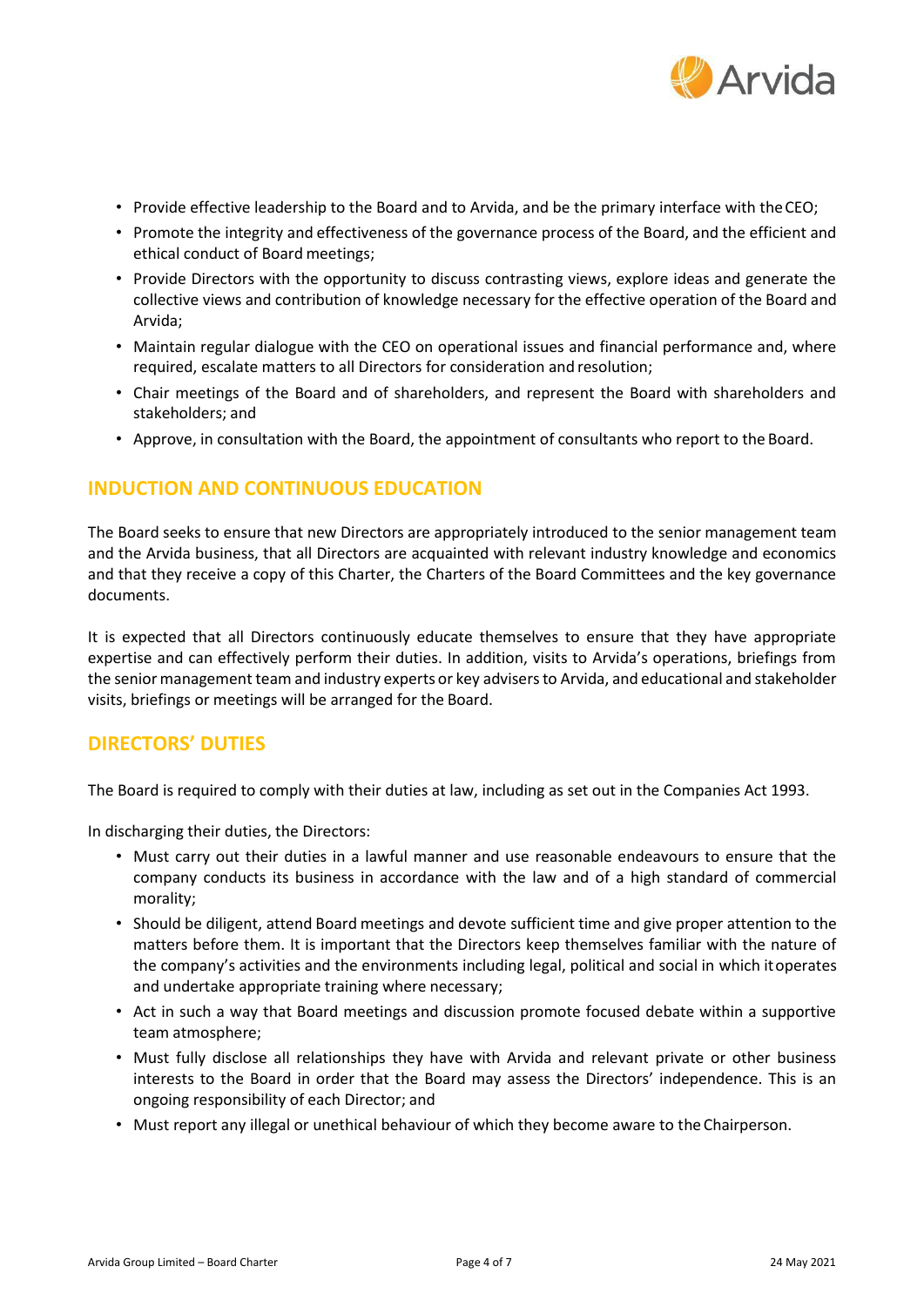

The Board has also approved and adopted a Code of Ethics which is a formal statement acknowledging the commitment of the Board, senior management team and employees to maintaining the highest standards of honesty, integrity and ethical conduct in day to day behaviour and decision-making at Arvida.

## **CHIEF EXECUTIVE OFFICER**

As the principal representative of Arvida, the CEO is responsible for providing leadership which shapes culture and drives performance within Arvida and that supports the development and achievement of business strategies and aligns with a range of stakeholder expectations.

The Board provides general governance for Arvida and gives guidance to the CEO and the senior management team to contribute to performance as well as continuous learning and improvement. Using their knowledge and experience, Board members constructively challenge as part of overseeing and monitoring the work and performance of the senior leadership team.

The Board has delegated authority, in part, to the CEO through the Delegated Authority Policy to allow for the effective day to day management and leadership of Arvida. In accordance with the Delegated Authority Policy, the CEO may also sub delegate authority to members of the senior management team within specified financial and non-financial limits. Within the delegation of authority there is a delegation of responsibility and accountability. When Arvida's people make decisions under a delegated authority, they are authorised to exercise appropriate and informed decision making within a controlled, accountable and transparent framework, with reference to budgets, compliance with the law and the objectives of Arvida.

The Delegated Authority Policy specifies those matters that have been reserved to the Board, and any decision making that needs to be notified to the Board. The CEO attends all Board and Board Committee meetings, except for meetings of the Board or any Board Committee that are held without members of the senior management team present.

The CEO's expenses are approved by the Chairperson in accordance with relevant policies.

## **CHIEF FINANCIAL OFFICER**

The CFO attends all Board meetings and all Audit and Risk Committee meetings (but may be asked to leave at any time).

#### **BOARD PROCEDURE**

The Board normally meets around eight times a year and may call additional ad hoc meetings to deal with urgent matters.

The procedure for Board meetings is set out in the Third Schedule to Arvida's Constitution.

Arvida's CFO, in conjunction with the CEO and Chairperson, establishes the agenda for each Board meeting. There are regular standing items at each Board meeting and Directors are free to introduce additional agenda items for discussion outside the formal agenda. To enable appropriate review of Board materials, Directors generally receive materials five business days in advance of meetings for items to be acted upon, except in the case of special meetings for which the time period may be shorter due to the urgency of the matter to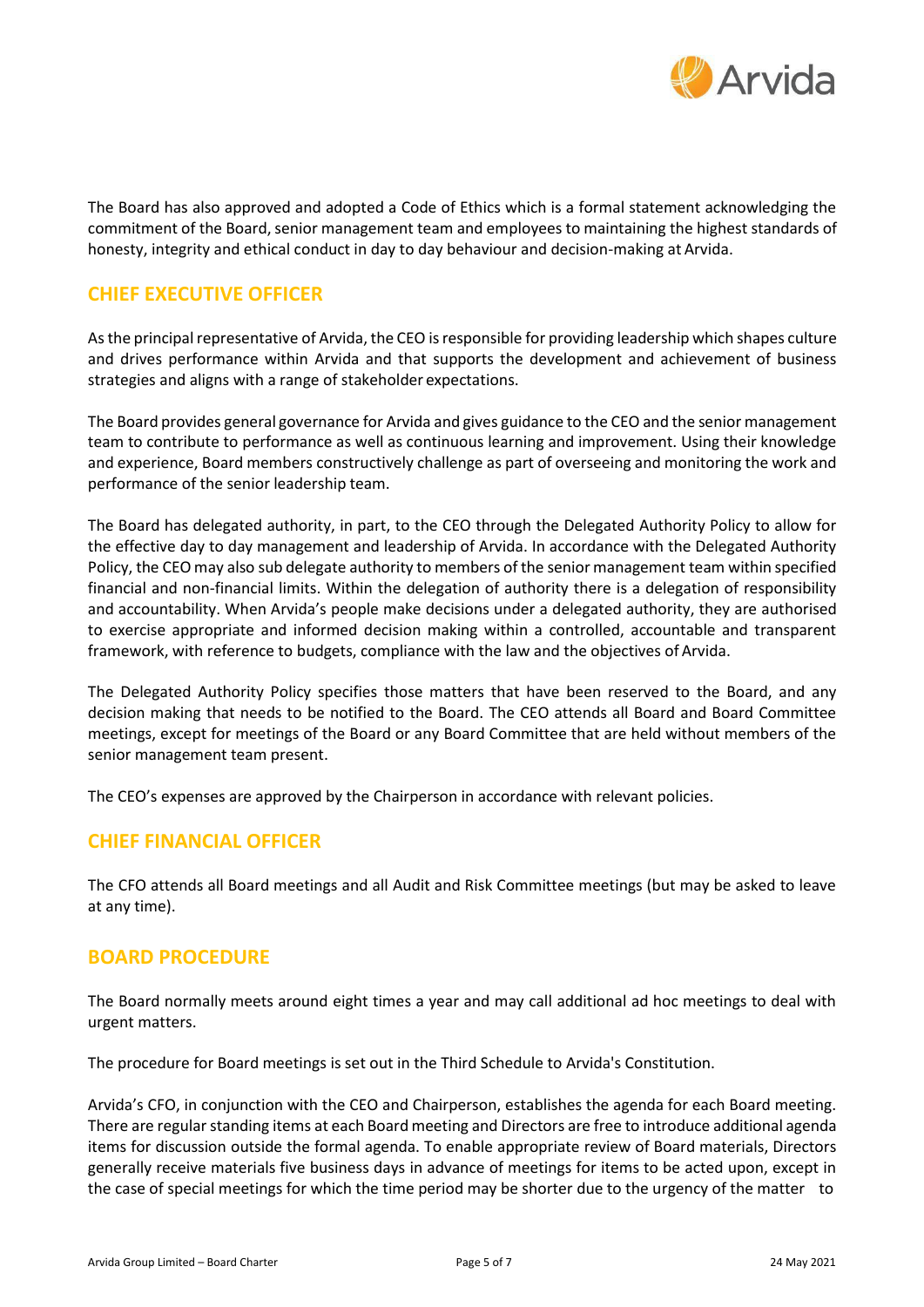

be considered. Templates and guidance are in place concerning the presentation and delivery of papers. Papers are taken as read and summarised at meetings so that discussion is appropriately focused on the issues requiring Board input and determination. Directors' meetings may be held by Directors communicating with each other through any technological means by which they can participate in discussion even though they may not be physically present.

The Board encourages the CEO to bring Arvida employees to Board meetings who can provide additional insight into the items being discussed because of personal involvement in those matters. Directors have access to Arvida employees to discuss issues or obtain further information on specific areas, as they think appropriate.

## **EXTERNAL ADVICE**

A Director may, with the Chairperson's prior approval, retain, consult with, or terminate the use of, external independent consultants and experts (including legal advisers) and may request the attendance of such adviser, experts or consultants at a Board or Board Committee meeting where this is necessary to fulfil the relevant role and responsibilities for Arvida. The costs of any such adviser, experts or consultants will be paid by Arvida.

Directors (as members of the Board and as members of any Board Committees) are entitled to rely on the senior leadership team in relation to matters within their responsibility and area of expertise andmay assume the accuracy of information provided by the senior leadership team, so long as:

- The Director acts in good faith;
- The Director makes proper inquiry where the need for this is indicated by the circumstances;
- The Director brings an enquiring mind and his or her own knowledge of Arvida to evaluate the information and advice provided; and
- The Director has no knowledge that any such reliance or assumption may be inappropriate.

The Board may rely on information provided by a Board Committee (or its members) in relation to matters within that Committee's delegated responsibility (subject to the same provisos set out above).

## **REMUNERATION OF DIRECTORS**

Director remuneration is paid in the form of Directors' fees and is determined in accordance with Arvida's Remuneration Policy. Additional fees are paid to the Chairperson of the Board and each Committee to reflect the additional responsibilities of these positions. The Board may determine that additional allowances be paid to a Director, as appropriate, to reflect additional services provided by that Director. The total fees available to be paid to Directors are subject to shareholder approval.

The Directors are entitled to reimbursement of all reasonable and properly documented expenses associated with undertaking their duties as a Director. All Directors' expenses must be approved by Arvida's CFO in accordance with relevant policies.